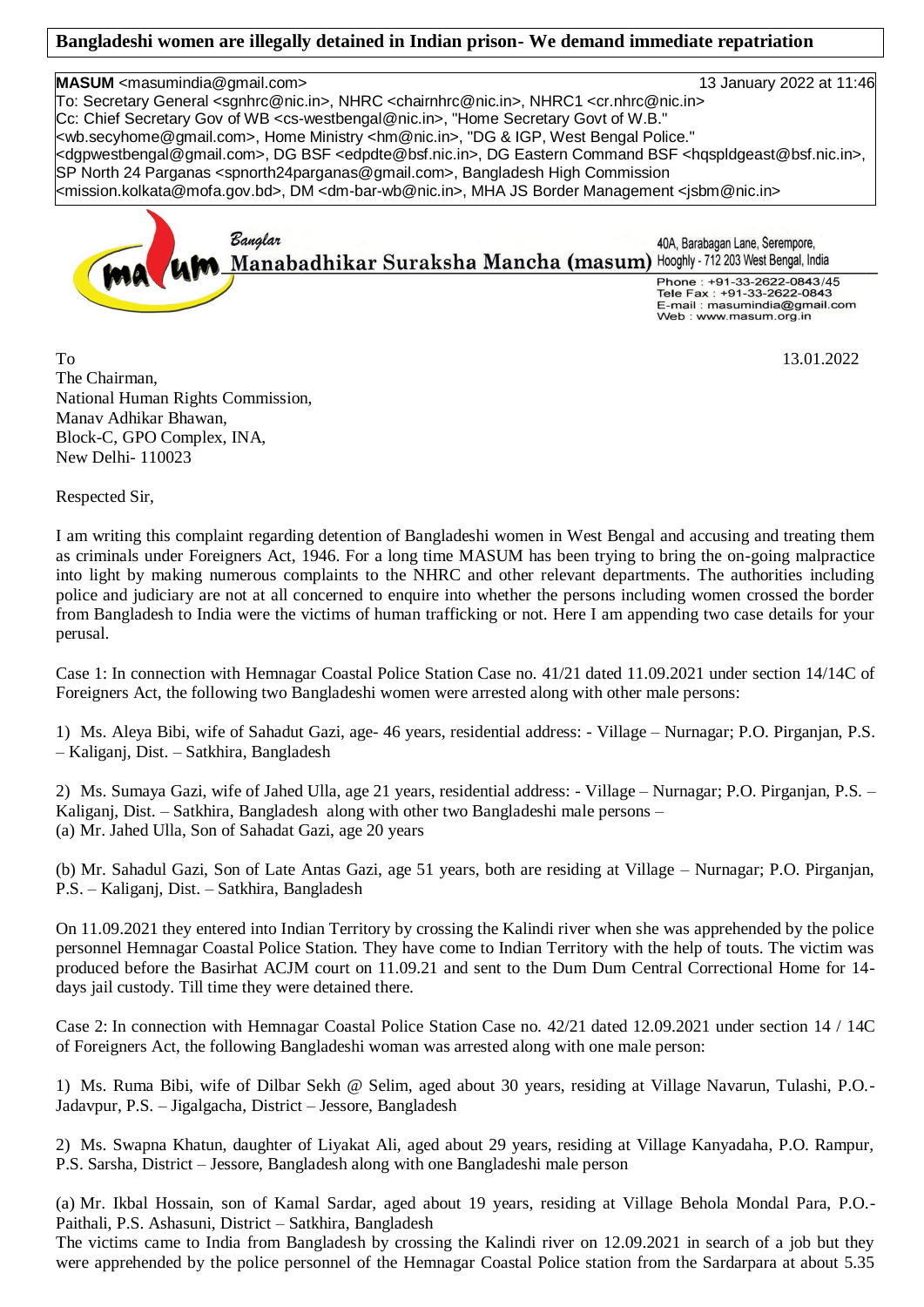am. The victims were produced before the Basirhat ACJM court on 12.09.21 and they were sent to the Dum Dum Central Correctional Home for 14-days jail custody. Till time they were detained there.

Our fact finding reveals that the arrested Bangladeshi women and children entered India for the purpose of working in India as they are terribly poverty-stricken people with no jobs in Bangladesh. Most of them work as domestic help, construction worker and hotel workers in various locations of India. The victims were entered India through the border with the help of local touts, involved in cross border illegal movements (both side of the border), when they were being arrested by the police personnel of the Hemnagar Coastal Police Station. These touts / middlemen / *DHURS* are operating in connivance with border guards of both sides, India and Bangladesh. The Bangladeshi persons arrested were treated as accused under the Foreigners Act and no attempt is being taken up by the police or the concerned court to ascertain whether they were the victims of human trafficking or not. Such approach of the criminal justice system is against the advisory issued by the Government of India vide office memorandum No. 14051/14[/2011-](http://2011-f.vi/) [F.VI](http://2011-f.vi/) of Ministry of Home Affairs (Foreigners Division) Government of India Dated 1st May, 2012 clearly states as *"(IV) it is seen that in general, the foreign victims of human trafficking are found without valid passport or visa. If, after investigation, the woman or child is found to be a victim, she should not be prosecuted under the Foreigners Act. If the investigation reveals that she did not come to India or did not indulge in crime out of her own free will, the State Government / UT Administration may not file a charge sheet against the victim. If the charge sheet has already been filed under the Foreigners Act and other relevant laws of the land, steps may be taken to withdraw the case from prosecution so far as the victim is concerned. Immediate action may be taken to furnish the details of such victims to the Ministry of External Affairs (Consular Division), Patiala House, New Delhi so as to ensure that the person concerned is repatriated to the country of her origin through diplomatic channels" and (v) During the interim period, pending repatriation, the victim may be taken care of in an appropriate children's home, or "Ujjawala" home or appropriate shelter home either of the State Government concerned or of any NGO aided by the Government of India / State Government.'*

I hereby want to recall the Memorandum of Understanding signed by India and Bangladesh on bilateral cooperation to prevent human trafficking in women and children; signed by both countries on 30 May 2015.

I also want to mention that State agencies should pay respect to the Constitution of India, in connection with Article 51(c).

The present complaint reflects that the law enforcing agency by arresting the above stated persons and implicating them under the Foreigners Act as accused persons acted mechanically without giving any importance to legitimate entitlements of those arrested persons.

The incidents are not only violating the advisory of Government of India but in violation of Goal Number 16 of Sustainable Development Goals of UN, Government of India is a party to set the goals and obliged to adhere to the same.

Under the circumstances I would request your authority to intervene in this present complaint and consider the following demands of justice for the victims: -

The whole matter must be investigated by one neutral investigating authority.

The concerned authority must be directed to hold an inquiry in compliance with the advisory issued by the Government of India vide office memorandum No. 14051/14[/2011-F.VI](http://2011-f.vi/) of Ministry of Home Affairs (Foreigners Division) Government of India Dated 1st May, 2012 and pending the inquiry the victim women and children must not be treated as accused.

The victim persons including women should be immediately repatriated to their own country and prosecution launched against them should be withdrawn at the earliest.

· The constant flouting of advisory of Ministry of Home Affairs (Foreigners Division) Government of India by various components of criminal justice administration should be dealt with concern and offenders must be punished accordingly.

Thanking you, Yours truly

Dipyaman Adhikary Assistant Secretary Banglar Manabadhikar Suraksha Mancha (MASUM)